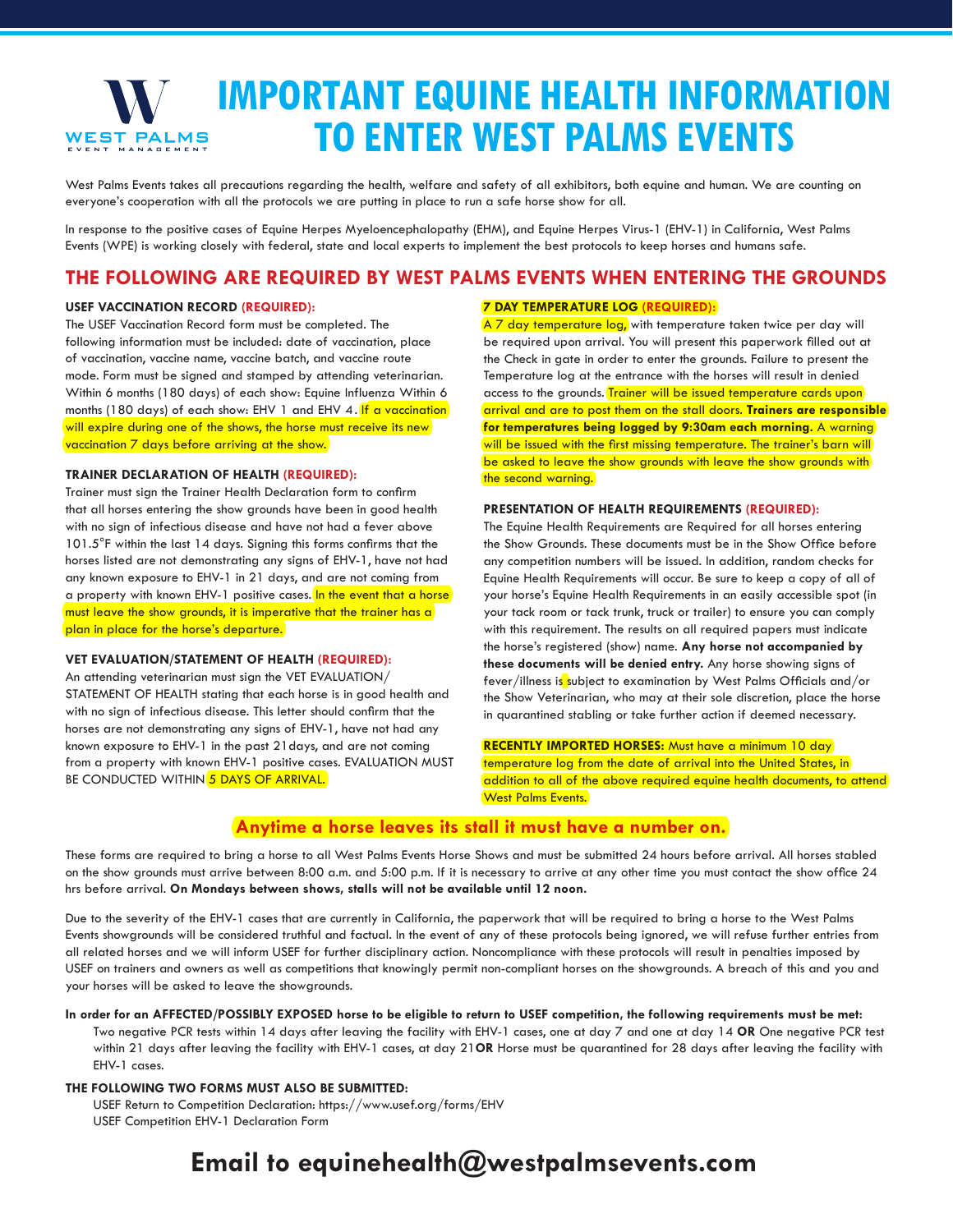

# **INFORMACIÓN IMPORTANTE SOBRE LA SALUD EQUINA PARA PARTICIPAR EN LOS EVENTOS DE WEST PALMS**

West Palms Events toma todas las precauciones con respecto a la salud, el bienestar y la seguridad de todos los participantes, tanto equinos como humanos. Estamos contando con la colaboración de todos, con los protocolos que estamos poniendo en marcha para llevar a cabo un espectáculo ecuestre seguro para todos.

En respuesta a los casos positivos de mieloencefalopatía por herpes equino (EHM) y virus del herpes equino-1 (EHV-1) en California, West Palms Events (WPE) está trabajando en estrecha colaboración con expertos federales, estatales y locales para implementar los mejores protocolos para mantener caballos y humanos seguros.

## **LOS SIGUIENTES REQUISITOS SON REQUERIDOS POR WEST PALMS EVENTS AL INGRESAR AL EVENTO**

#### **REGISTRO DE VACUNACIÓN USEF (OBLIGATORIO):**

Se debe completar el formulario de registro de vacunación de la USEF. Este debe incluir la siguiente información: fecha de vacunación, lugar de vacunación, nombre de la vacuna, lote de vacuna y via de esta. El formulario debe ser firmado y sellado asistido por un veterinario. Dentro de los 6 meses (180 días) de cada evento: Equinos Influenza Dentro de los 6 meses (180 días) de cada evento: EHV 1 y EHV 4 Si una vacuna expirará durante uno de los eventos, el caballo debe recibir su nueva vacuna 7 días antes de llegar al evento.

#### **DECLARACIÓN DE SALUD DEL ENTRENADOR (OBLIGATORIO):**

El entrenador debe firmar el formulario de Declaración de salud del entrenador para confirmar que todos los caballos que ingresan al evento hayan cumplido cónsul requisitos. Gozar de buena salud sin signos de enfermedad infecciosa y no haber tenido fiebre de más de 101.5°F en los últimos 14 días. Firmando este formulario confirma que los caballos enumerados no están demostrando cualquier signo de EHV-1 y no ha tenido ninguna exposición conocida a EHV-1 dentro de los 21 días previos al evento y que. No provienen de una propiedad con conocimiento de casos positivos para EHV-1. En el caso de que un caballo deba abandonar los terrenos del espectáculo, es imperativo que el entrenador tenga un plan para la partida de su caballo.

#### **EVALUACIÓN DEL VETERINARIO/DECLARACIÓN DE SALUD (OBLIGATORIO):**

Un veterinario tratante debe firmar la EVALUACIÓN VETERINARIA/ DECLARACIÓN DE SALUD que indica que cada caballo goza de buena salud y sin ningún signo de enfermedad infecciosa. Esta carta debe confirmar que los caballos no muestran ningún signo de EHV-1 y que no ha tenido ninguna exposición conocida al EHV-1 en los últimos 21 días, y no provienen de una propiedad con casos positivos conocidos de EHV-1. LA EVALUACIÓN DEBE REALIZARSE DENTRO DE LOS 5 DÍAS DE LLEGADA.

## **REGISTRO DE TEMPERATURA DE 7 DÍAS (OBLIGATORIO):**

Un registro de temperatura de 7 días, con la temperatura tomada dos veces por día será necesario a la llegada. Vas a presentar este papeleo completado en la puerta de Check in para ingresar al venue. Si no se presenta el registro de temperatura en la entrada con los caballos, se negará el acceso a los terrenos. Al entrenador se le entregarán tarjetas de temperatura a su llegada y las colocará en las puertas de los establos. Los entrenadores son responsables de que las temperaturas se registren a las 9:30 am cada mañana. Se emitirá una advertencia con la primera temperatura faltante. Se le pedirá al establo del entrenador que abandone los terrenos del evento con la segunda advertencia.

#### **PRESENTACIÓN DE REQUISITOS DE SALUD (OBLIGATORIO):**

Los requisitos de salud equina son obligatorios para todos los caballos ingresando al recinto. Estos documentos deben estar en la oficina antes de que se emitan los números de competencia. Además, se realizarán controles aleatorios de los requisitos de salud equina. Asegúrese de conservar una copia de todos los registros de salud equina de su caballo, en un lugar de fácil acceso (en su guadarnés o baúl, camión o remolque) para asegurarse de que cumplen con este requisito. Los resultados en todos los documentos requeridos deben indicar la el nombre registrado (USEF) del caballo. Cualquier caballo no acompañado por estos documentos se les negará la entrada. Cualquier caballo que muestre signos de fiebre/enfermedad está sujeto a examen por West Palms Oficiales y/o el Veterinario del evento, quienes podrán a su discreción, colocar el caballo en cuarentena.

**CABALLOS IMPORTADOS RECIENTEMENTE:** Deben tener un registro de temperatura mínimo de 10 días desde la fecha de llegada a los Estados Unidos, además de todos los documentos de salud equina requeridos **anteriormente, para asistir a West Palms Events** 

## **Cada vez que un caballo sale de su puesto debe tener un número.**

Estos formularios son necesarios para llevar un caballo a todos los espectáculos ecuestres de West Palms Events y deben enviarse 24 horas antes de la llegada. Todos los caballos estabulados en el recinto deben llegar entre las 8:00 a.m. y las 5:00 p.m. Si es necesario llegar en cualquier otro momento debe comunicarse con la oficina del espectáculo 24 horas antes de la llegada. Los lunes entre espectáculos, los puestos de caballo no estarán disponibles hasta las 12 del mediodía.

Debido a la gravedad de los casos de EHV-1 que hay actualmente en California, los trámites que se requerirán para traer un caballo al los terrenos de exhibición de West Palms Events se considerarán veraces y objetivos. En caso de que se ignore cualquiera de estos protocolos, negaremos la entrada de todos los caballos relacionados e informaremos a la USEF para una acción disciplinaria adicional. El incumplimiento de estos protocolos dar lugar a sanciones impuestas por la USEF a los entrenadores y propietarios, así como a las competencias que, a sabiendas, permiten que caballos que no cumplen con los requisitos entren al evento. Si no cumple con esto, se le pedirá a usted y a sus caballos que abandonen el recinto del espectáculo.

#### **Para que un caballo AFECTADO/POSIBLEMENTE EXPUESTO sea elegible para regresar a la competencia de la USEF, se deben cumplir los siguientes requisitos:**

Dos pruebas de PCR negativas dentro de los 14 días posteriores a la salida del centro con casos de EHV-1, una en el día 7 y otra en el día 14 O Una Prueba de PCR negativa dentro de los 21 días posteriores a la salida de la instalación con casos de EHV-1, el día 21 O El caballo debe permanecer en cuarentena durante 28 días después de salir de la instalación con casos de EHV-1.

#### **TAMBIÉN DEBEN PRESENTARSE LOS SIGUIENTES DOS FORMULARIOS:**

Declaración de regreso a la competencia de la USEF: https://www.usef.org/forms/EHV Formulario de declaración de competencia EHV-1 de la USEF

# **Correo electrónico a equinehealth@westpalmsevents.com**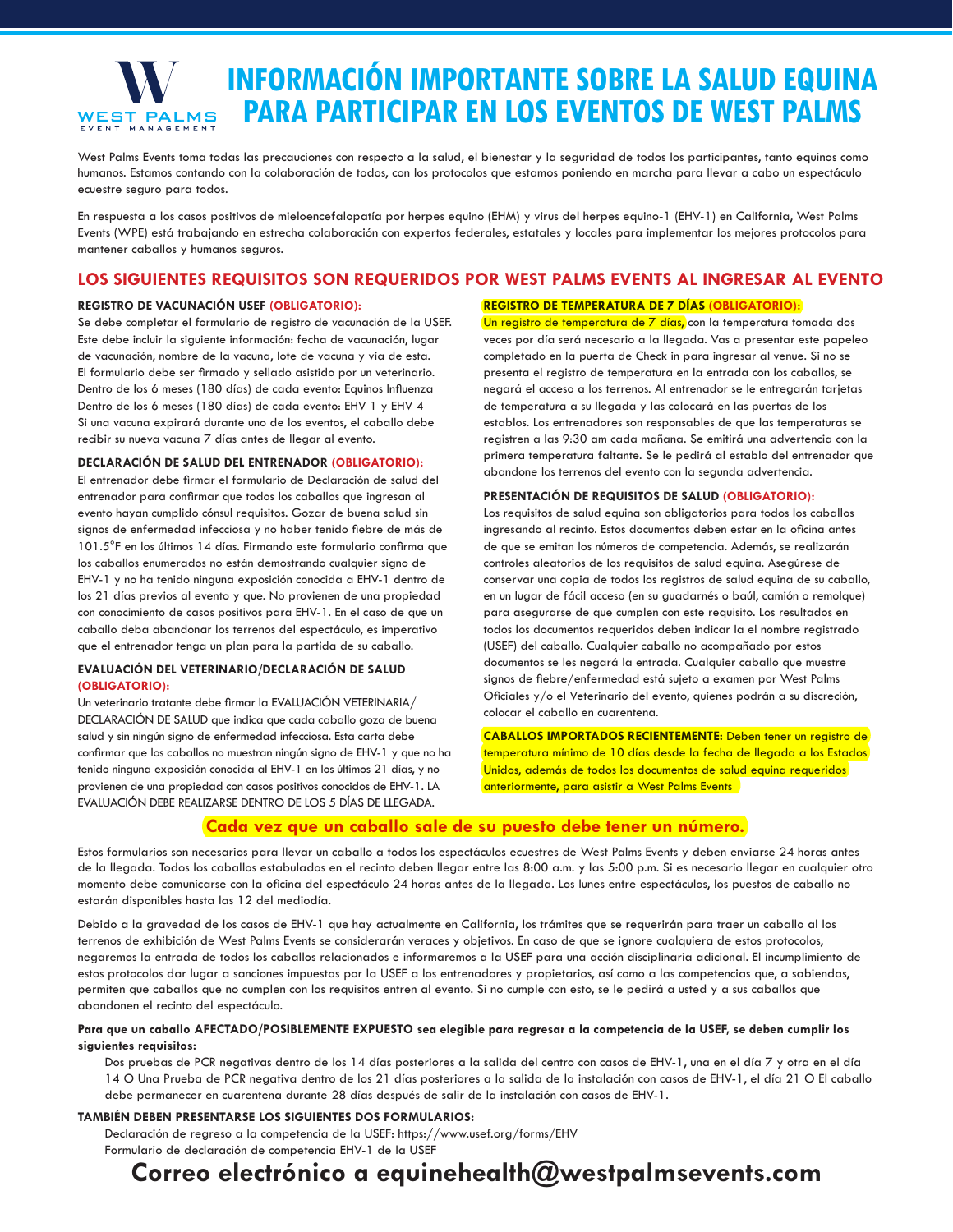# **\*\*MUST BE SUBMITTED 48 HOURS BEFORE ARRIVAL\*\***



VACCINATION RECORD: EQUINE INFLUENZA AND EQUINE HERPES

UNITED STATES EQUESTRIAN FEDERATION

Owner Name: \_\_\_\_\_\_\_\_\_\_\_\_\_\_\_\_\_\_\_\_\_\_\_\_\_\_\_\_\_\_\_\_\_\_\_\_\_\_\_\_\_\_\_\_\_\_\_\_\_\_\_\_\_\_\_\_\_\_\_\_\_\_\_\_\_\_\_\_\_\_\_\_\_\_\_\_\_\_\_\_\_\_\_\_\_\_\_\_\_\_\_\_\_

Horse Name: \_\_\_\_\_\_\_\_\_\_\_\_\_\_\_\_\_\_\_\_\_\_\_\_\_\_\_\_\_\_\_\_\_\_\_\_\_\_\_\_\_\_\_\_\_\_\_\_\_\_\_\_\_\_\_\_\_\_\_\_\_\_\_\_\_\_\_\_\_\_\_\_\_\_\_\_\_\_\_\_\_\_\_\_\_\_\_\_\_\_\_\_\_\_

This form may be used to for documenting Equine Influenza and Equine Herpes Virus (Rhinopneumonitis) vaccinations as defined in USEF GR845.

| Date<br>(Day/Month/Year) | <b>Place and Country</b> | Vaccine |       |               |                                               |  |
|--------------------------|--------------------------|---------|-------|---------------|-----------------------------------------------|--|
|                          |                          | Name    | Batch | Route<br>Mode | Name, Signature, and/or Stamp of Veterinarian |  |
|                          |                          |         |       |               |                                               |  |
|                          |                          |         |       |               |                                               |  |
|                          |                          |         |       |               |                                               |  |
|                          |                          |         |       |               |                                               |  |
|                          |                          |         |       |               |                                               |  |
|                          |                          |         |       |               |                                               |  |
|                          |                          |         |       |               |                                               |  |
|                          |                          |         |       |               |                                               |  |
|                          |                          |         |       |               |                                               |  |
|                          |                          |         |       |               |                                               |  |
|                          |                          |         |       |               |                                               |  |
|                          |                          |         |       |               |                                               |  |
|                          |                          |         |       |               |                                               |  |
|                          |                          |         |       |               |                                               |  |
|                          |                          |         |       |               |                                               |  |
|                          |                          |         |       |               |                                               |  |
|                          |                          |         |       |               |                                               |  |
|                          |                          |         |       |               |                                               |  |
|                          |                          |         |       |               |                                               |  |
|                          |                          |         |       |               |                                               |  |

**To be filled out by person submitting form:**

**SIGNATURE PRINT NAME**

**TITLE DATE**

 $\odot$  2015 by United States Equestrian Federation $^\circledR$  All rights reserved. Reproduction without permission is strictly prohibited.

UNITED STATES EQUESTRIAN FEDERATION : 4047 IRON WORKS PARKWAY : LEXINGTON, KY 40511 : 859.258.2472 : FAX 859.258.9792 : USEF.ORG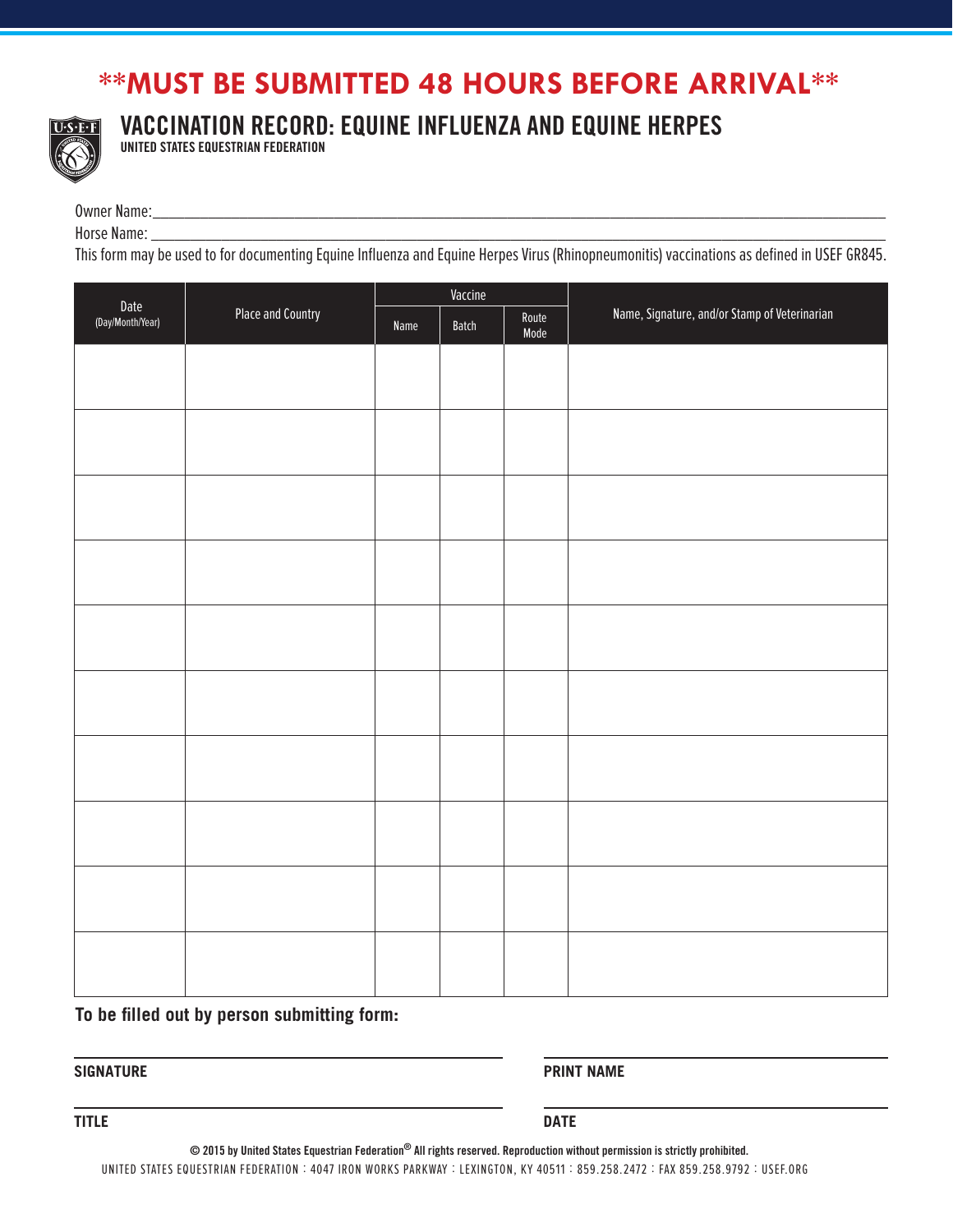**Before arrival this form MUST be emailed to equinehealth@westpalmsevents.com**

# **USEF Competition EHV-1 Declaration Form**

| I,                                                                                                                                                                                                                                             | as the owner/trainer/agent, declare that my horse(s) that arrived at                                                                                                                                                                |
|------------------------------------------------------------------------------------------------------------------------------------------------------------------------------------------------------------------------------------------------|-------------------------------------------------------------------------------------------------------------------------------------------------------------------------------------------------------------------------------------|
|                                                                                                                                                                                                                                                | <b>on</b> and the contract of the contract of the contract of the contract of the contract of the contract of the contract of the contract of the contract of the contract of the contract of the contract of the contract of the c |
| (Competition Grounds)                                                                                                                                                                                                                          | (Date)                                                                                                                                                                                                                              |
| Have NOT:                                                                                                                                                                                                                                      |                                                                                                                                                                                                                                     |
| • Been on any competition grounds that have or had an active EHV-1 or EHM positive case within the                                                                                                                                             |                                                                                                                                                                                                                                     |
| • Been on the grounds of, or at a private facility, barn, stable, or veterinary clinic that has or had an                                                                                                                                      |                                                                                                                                                                                                                                     |
|                                                                                                                                                                                                                                                |                                                                                                                                                                                                                                     |
|                                                                                                                                                                                                                                                | • Been in contact with a horse that has tested positive for EHV-1 or EHM within the last 14 days $\Box$                                                                                                                             |
| Have:                                                                                                                                                                                                                                          |                                                                                                                                                                                                                                     |
|                                                                                                                                                                                                                                                | • Maintained a twice daily temperature log that is available for review by competition management or                                                                                                                                |
| Veterinarian:<br>the control of the control of the control of the control of the control of the control of the control of the control of the control of the control of the control of the control of the control of the control of the control |                                                                                                                                                                                                                                     |
| <b>Veterinarian Email:</b>                                                                                                                                                                                                                     | <u> 1989 - Johann Barbara, martxa alemaniar argumento este alemaniar alemaniar alemaniar alemaniar alemaniar al</u>                                                                                                                 |
| <b>Veterinarian Phone:</b><br><u> 1980 - John Stein, Amerikaansk politiker (* 1900)</u>                                                                                                                                                        |                                                                                                                                                                                                                                     |
| Horses: (Name and USEF ID Required)                                                                                                                                                                                                            |                                                                                                                                                                                                                                     |
|                                                                                                                                                                                                                                                |                                                                                                                                                                                                                                     |
|                                                                                                                                                                                                                                                |                                                                                                                                                                                                                                     |
|                                                                                                                                                                                                                                                |                                                                                                                                                                                                                                     |
| Have any of these horses been out of state or recently imported?                                                                                                                                                                               | No <sup>2</sup><br>$Yes \Box$                                                                                                                                                                                                       |
| Trainer/Owner/Agent Responsible for the truthfulness and accuracy of the aforementioned                                                                                                                                                        |                                                                                                                                                                                                                                     |
| information                                                                                                                                                                                                                                    |                                                                                                                                                                                                                                     |
| (Signature)                                                                                                                                                                                                                                    | (Date)                                                                                                                                                                                                                              |
|                                                                                                                                                                                                                                                | Email <u>__________________</u>                                                                                                                                                                                                     |
|                                                                                                                                                                                                                                                |                                                                                                                                                                                                                                     |
|                                                                                                                                                                                                                                                | <b>VET EVALUATION/STATEMENT OF HEALTH</b>                                                                                                                                                                                           |
| the attending veterinarian, declares on (date) ________________that the                                                                                                                                                                        |                                                                                                                                                                                                                                     |
| aforementioned horses have been evaluated within 5 days of arrival and are confirmed that they:                                                                                                                                                |                                                                                                                                                                                                                                     |
|                                                                                                                                                                                                                                                |                                                                                                                                                                                                                                     |
|                                                                                                                                                                                                                                                |                                                                                                                                                                                                                                     |
|                                                                                                                                                                                                                                                |                                                                                                                                                                                                                                     |
|                                                                                                                                                                                                                                                |                                                                                                                                                                                                                                     |
|                                                                                                                                                                                                                                                |                                                                                                                                                                                                                                     |
| To be filled out by person submitting form:                                                                                                                                                                                                    |                                                                                                                                                                                                                                     |
| <b>SIGNATURE</b>                                                                                                                                                                                                                               | <b>PRINT NAME</b>                                                                                                                                                                                                                   |
| <b>TITLE</b>                                                                                                                                                                                                                                   | <b>DATE</b>                                                                                                                                                                                                                         |